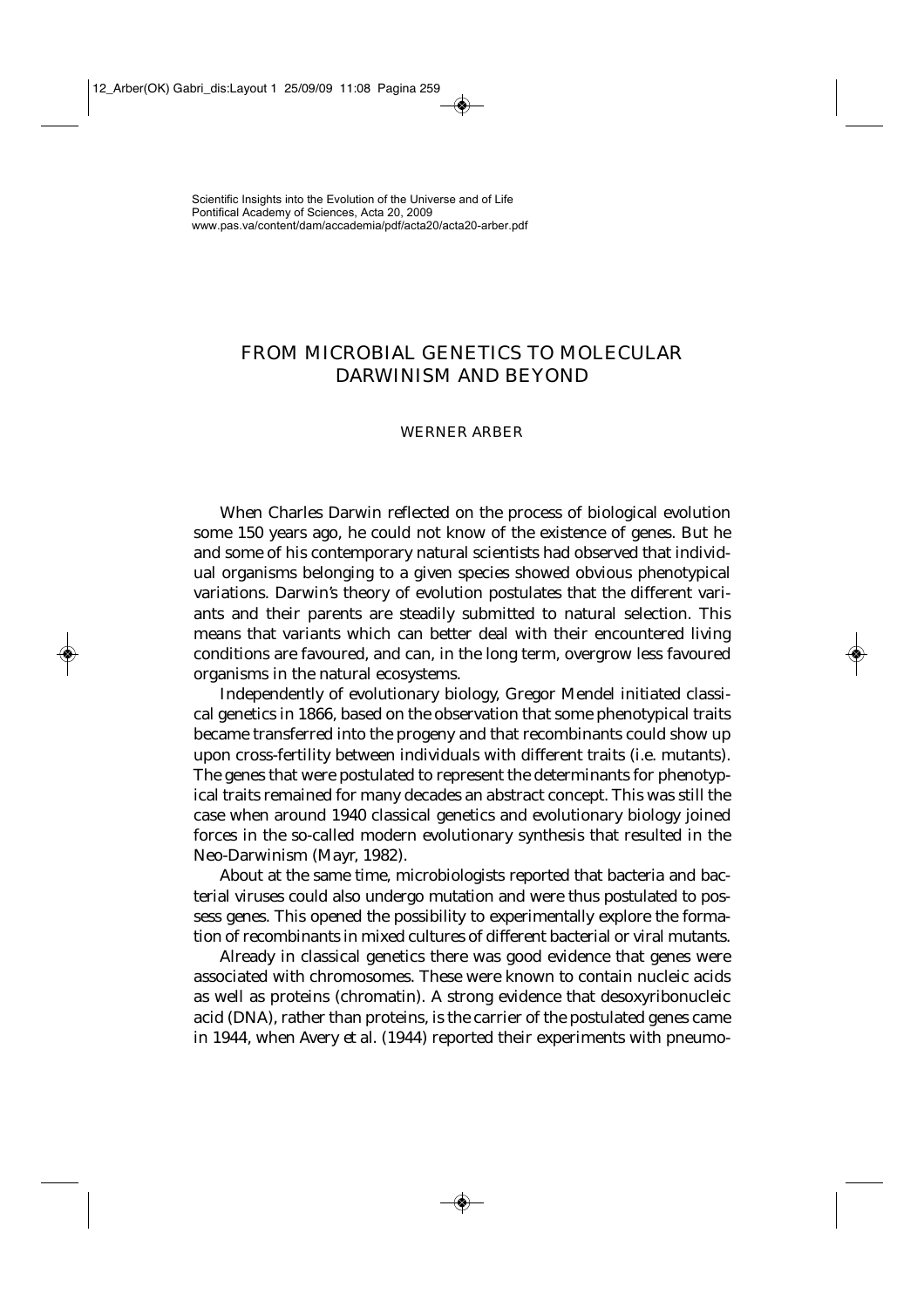coccal bacteria. These authors worked with two different bacterial types that were distinct by their traits. DNA was extracted from one of the strains and carefully purified from all attached proteins. When this DNA fraction was incubated together with intact bacterial cells of the second strain, some bacteria showed up that had acquired the trait characteristic for the first bacterial strain: these bacteria had been transformed. No transformation could be obtained upon incubation of the second strain with the purified proteins of the first strain. DNA was thus concluded to be the carrier of genetic information.

How the genetic information can be inscribed in DNA became obvious several years later, when Watson and Crick (1953) showed that DNA molecules are long filaments with double-helical structure. Two antiparallel strands composed of four different nucleotides are held together by hydrogen bonds ensuring a specific base-pairing between the neighbour nucleotides. On the basis of this discovery it became obvious that genetic information can be contained in the linear sequences of nucleotides. In addition, correct base pairing was suggested as the criterium for the transmission of the genetic information from the parental genome to the two daughter genomes upon DNA replication.

In the following decades molecular genetics was developed thanks to experimental investigations with microorganisms and soon also with eukaryotic organisms. This then led to genomics including DNA sequence analysis and investigations on gene functions. The thereby acquired knowledge can provide insights into impacts that spontaneous alterations of nucleotide sequences can have on specific phenotypical traits. This kind of research turned out to be quite informative for an understanding of molecular mechanisms that generate genetic variations. The products of genetic variants together with their parental forms represent the substrate for natural selection. It is thus appropriate to join now forces between Neo-Darwinism and molecular genetics to result in Molecular Darwinism.

Bacterial genetics was developed with only a few kinds of bacterial strains, particularly with *Escherichia coli*. Under laboratory conditions these bacteria propagate exponentially with a generation time of about 30 minutes between two cell divisions. Large populations can thus be obtained in one day. Since bacteria are haploid, having just one set of genetic information, spontaneously occurring mutants become phenotypically manifested quite fast. One can observe that, when a few hundred growing cells are reached, one new mutation shows up. With available research strategies the nature of newly isolated mutants can readily be analysed, both with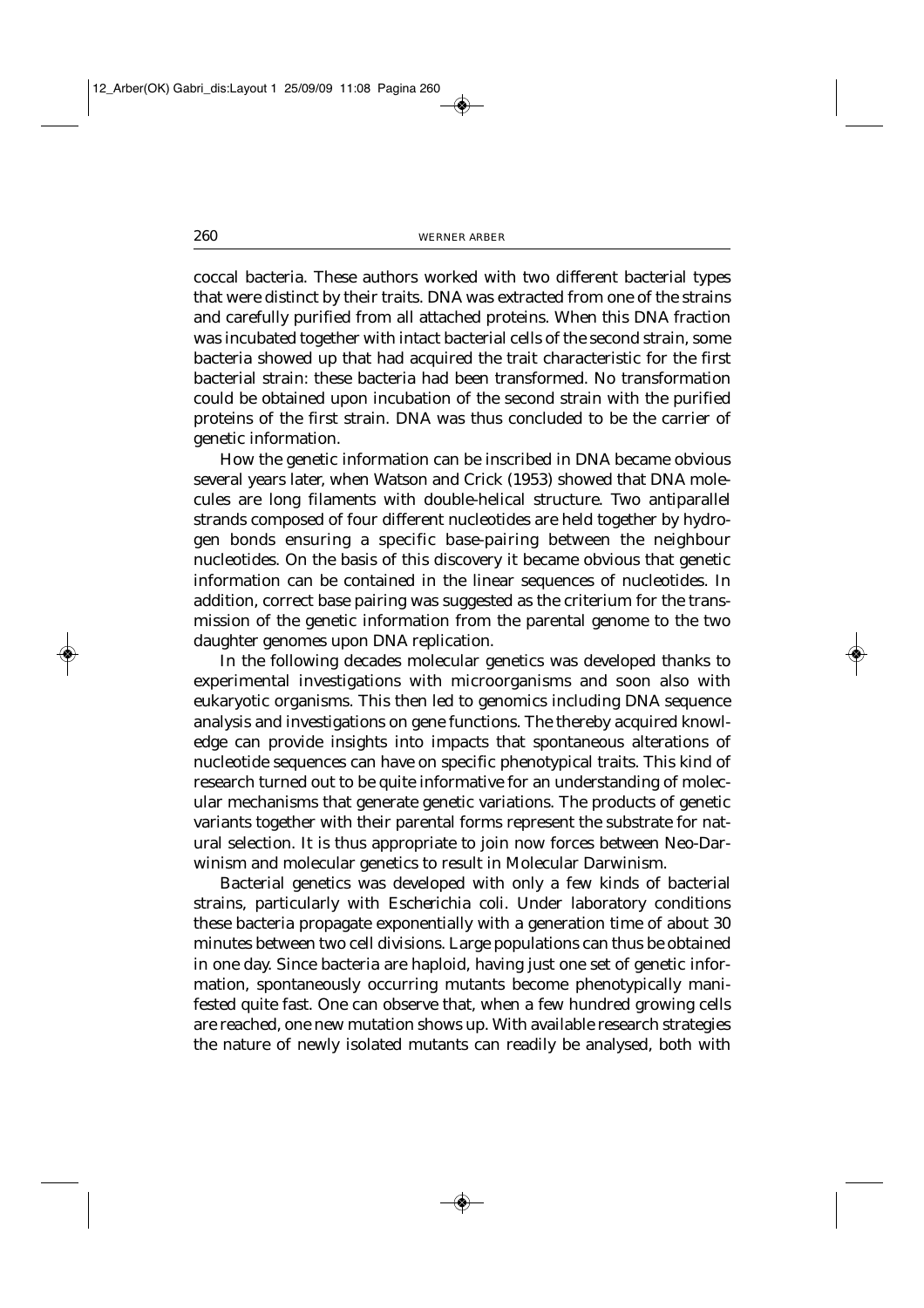regard to the suffered DNA sequence alterations and with regard to their functional capacities under various growth conditions.

As more and more gene and genome sequences of various prokaryotic and eukaryotic organisms become available, sequence comparisons can give hints on the molecular mechanisms that might have been at the origin of the observed functional differences. Such comparisons are also welcome for bacterial strains that cannot be propagated under laboratory conditions. Still, it is of importance to base any conclusions from sequence comparisons on available knowledge on already identified molecular mechanisms that are at the source of newly generated mutants. Experimental data of such events can best be acquired in work with genetically well known bacteria and bacterial viruses.

It is good to mention here that in the relevant genetic literature two different definitions are used for the term 'mutation'. In classical genetics, a mutant displays an altered phenotype that becomes transmitted to the progeny. In molecular genetics, looking at DNA sequences, a mutation is usually defined by carrying an altered nucleotide sequence. In the meantime, we know that, as a rule, classically defined mutants have also an altered nucleotide sequence. But we also know that by far not all nucleotide sequence alterations lead to an altered phenotypical trait. Many novel sequence alterations are, often for known reasons, silent or neutral and have no immediate influence on life processes. On the other hand, there is a good consensus between researchers in the field that relatively few novel mutations are favourable and provide to the organism a selective advantage. Much more often new mutations are unfavourable. They can inhibit life processes to some degree or, in extreme cases, they can be lethal. These kinds of mutations provide a selective disadvantage. This situation gives us no evidence for a directive nature of spontaneous mutagenesis. In general, the spontaneous generation of genetic variants reflects some kind of randomness; it is not a directing response to an identified specific need. We will explain below that several specific molecular mechanisms contribute to the overall generation of genetic variations.

Figure 1 can guide us in the discussion on Molecular Darwinism. The top of the scheme shows the three pillars of biological evolution: Genetic variation as the driver of the evolutionary process, natural selection that directs evolution together with the available genetic variants, and geographic and reproductive isolations that modulate the process of evolution. The different living conditions and the effective size of the biosphere on our planet, as well as enzymatic repair processes, limit genetic diversity.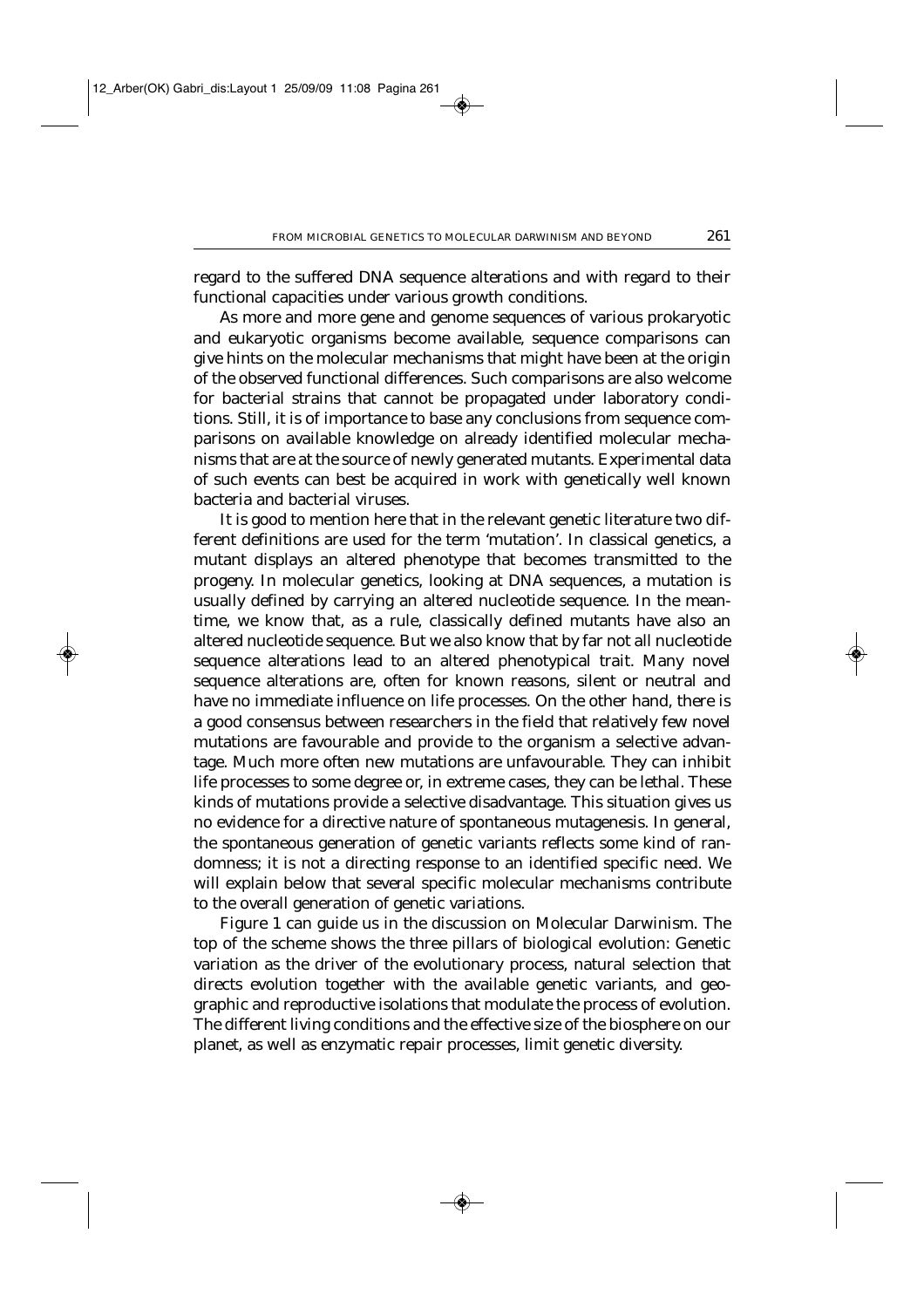

Figure 1. Schematic representation of elements involved in biological evolution and of the mechanisms and natural strategies of the generation of genetic variants (from Arber, 2008).

The lower part of Figure 1 shows on the left side in a condensed way the known sources of spontaneous mutagenesis. A detailed analysis to be commented below can lead to a classification of the different molecular mechanisms for the generation of genetic variation into three natural strategies of genetic variation: local sequence change, intragenomic DNA rearrangement, and DNA acquisition by horizontal gene transfer.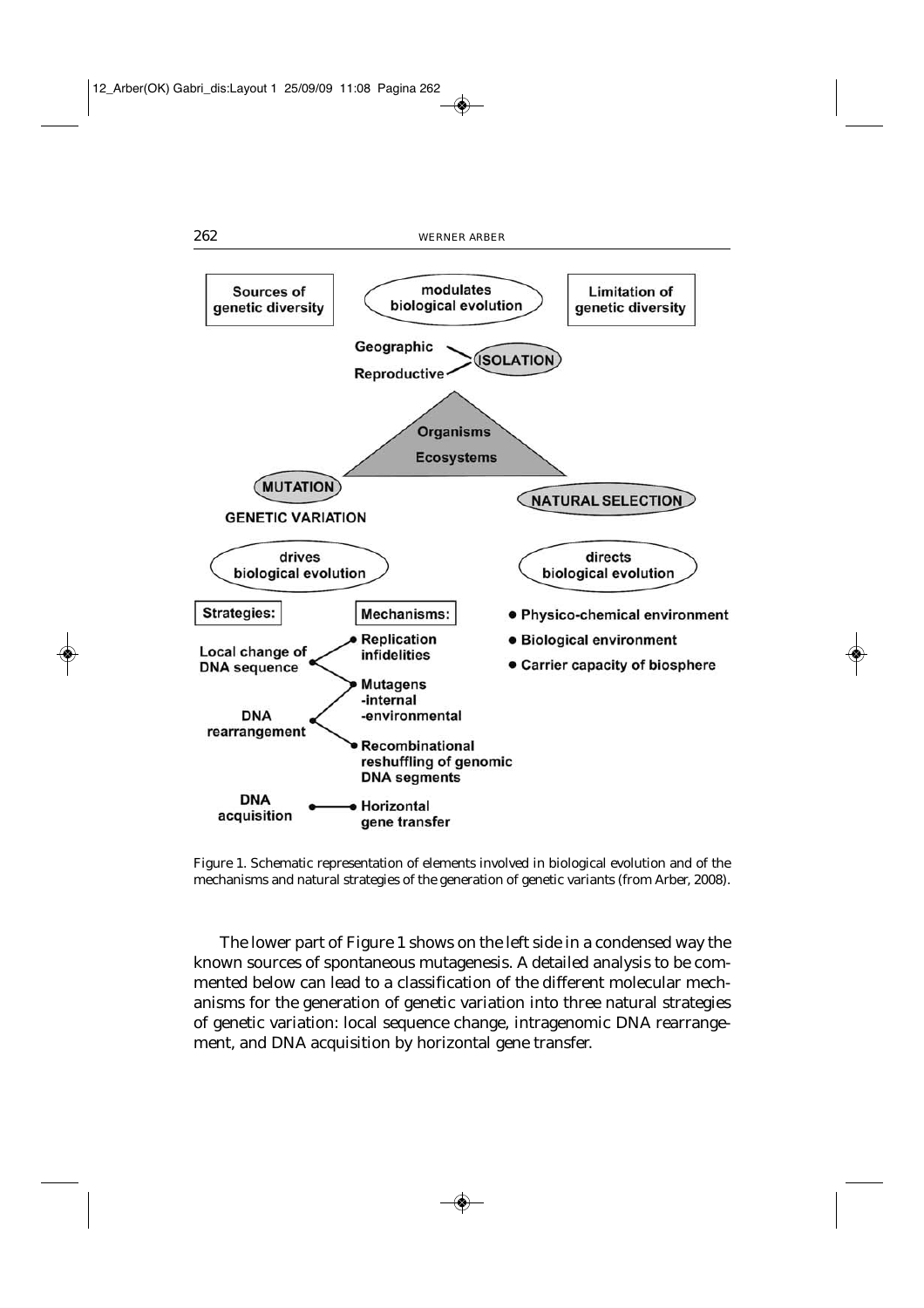Before giving a more detailed explanation for these molecular mechanisms and strategies, it might be helpful for a better understanding to outline the main elements of the theory of molecular evolution (Arber, 2003, 2007) which is also called here Molecular Darwinism. We will see that a number of non-genetic elements contribute in reality to genetic variation. These elements are to a large extent intrinsic properties of matter, such as a certain degree of chemical instability of nucleotides. Another of these intrinsic properties relates to structural flexibilities of biological macromolecules, such as isomeric forms, in particular of nucleotides. Their tautomeric forms affect the proper base pairing in the double-stranded DNA molecules. Environmental chemical and physical (radiations) mutagens contribute of course also to spontaneous mutagenesis. Some of these mutagens are internal metabolic products (Smith, 1992). Still another factor is random encounter, e.g. of a mutagen with a cellular DNA molecule or of a gene vector with a target cell upon horizontal gene transfer.

Detailed studies of genetic variation processes have revealed that quite often, specific gene products are involved in genetic variation. These products of so-called evolution genes can act directly as variation generators and/or as modulators of the rates of genetic variation. Some examples will be discussed below. This outline shows that natural reality takes actively care of biological evolution. Genetic variation should not be attributed to errors and to accidents occurring to the DNA.

Local DNA sequence changes include the substitution of a nucleotide by another nucleotide, the deletion or the insertion of a nucleotide and also a scrambling of a few neighbouring nucleotides. There is good evidence that some of these sequence alterations occur upon DNA replication. It is known that enzymatic repair systems can rapidly spot the onset of these kinds of replication infidelities (Radman and Wagner, 1986). Upon the so-called repair, at least some repair enzymes can distinguish between the parental DNA strand and the newly synthesized strand. Consequently, they use the parental DNA strand as a master to put the affected nucleotide sequence in the newly synthesized DNA strand back into the correct parental order. Although these repair processes are quite efficient, they do not work with a 100% accuracy. This provides to cell populations a few rare local sequence changes in some individual cells, on the one hand, and to the individuals in the cell populations a relatively high genetic stability, on the other hand.

Let us now focus our attention on intragenomic DNA rearrangements. Various recombination enzymes are known to contribute to this kind of genetic variations. Generally speaking, these recombination processes can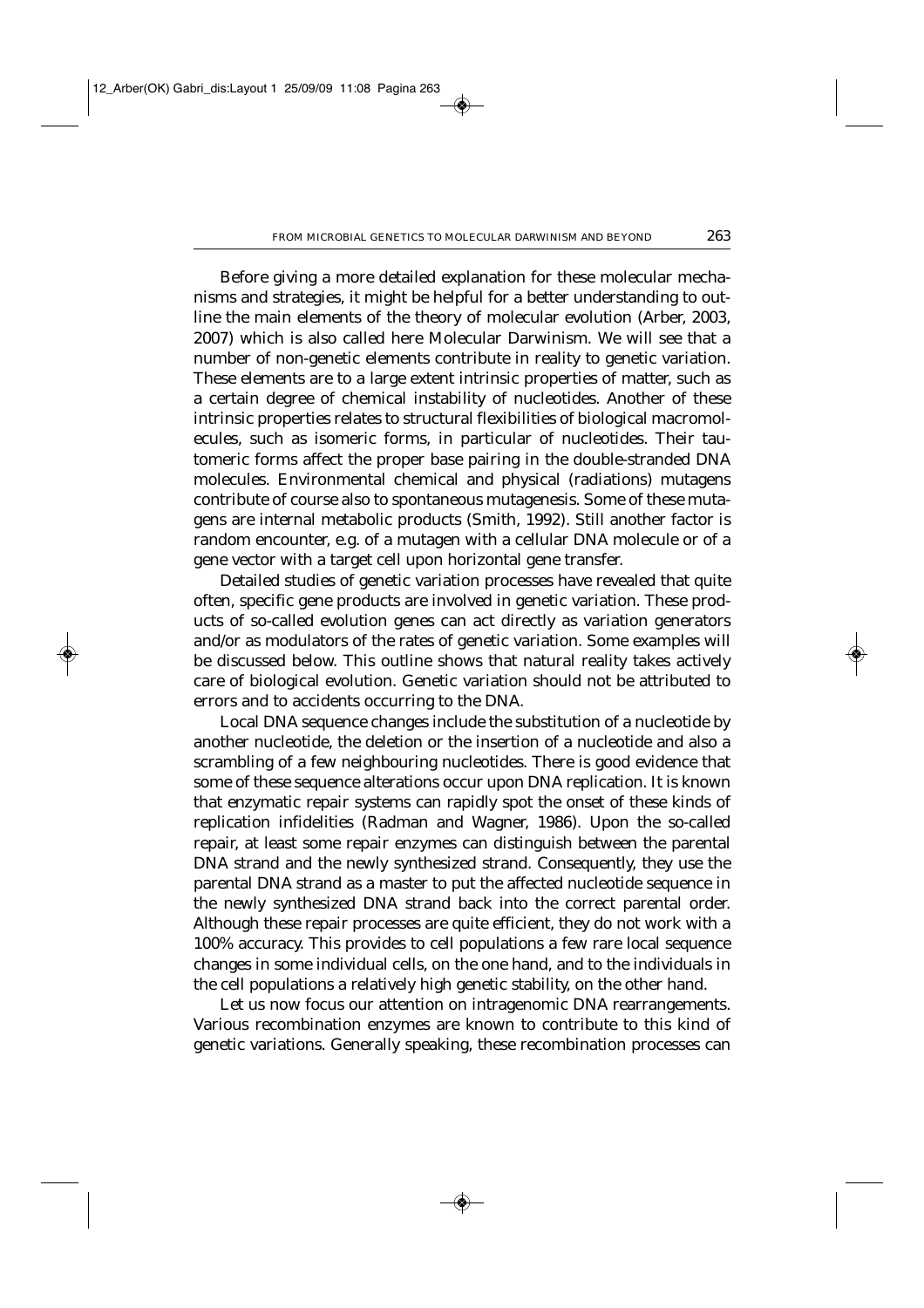affect DNA segments of various lengths, often containing one to several genes, and they can lead to the duplication, the deletion, the inversion or the translocation of a DNA segment, depending on the specific activities of the particular recombination enzymes at work.

By speaking on genetic recombination, one usually thinks at the socalled general or homologous recombination. In this reaction, the enzymes bring together DNA segments of a high degree of nucleotide sequence homology. DNA strands are then cleaved and spliced together across the two partners. In higher organisms these reactions are exerted in meiosis, when recombinants between paternal and maternal chromosomes are produced. In contrast, they do not work in mitosis during the normal DNA replication before each cell division. Bacteria also possess enzyme systems for homologous recombination. Again, in normal cell growth the enzymes become not readily expressed. But when breaks in the DNA molecules appear, e.g. after high energy irradiation, the so-called SOS repair becomes induced which produces a relatively high level of enzymes for homologous recombination. As a consequence, survival rates after irradiation rise, since intact genomes can be reconstructed by homologous recombination between sister DNA molecules that are present as already replicated genomes before cell division.

Mobile genetic elements are widespread in living organisms (Shapiro, 1983). These are DNA segments carrying normally one to several genes. The products of some of these genes are enzymes called transposases. Their activities can promote a translocation of the element to other chromosomal locations, sometimes in conjunction with a duplication of the element. These translocations are usually called transposition. Most bacteria carry in their genomes such mobile genetic elements, some of which are called IS (for inserted sequences) elements. Well studied *E. coli* bacterial strains carry in their genomes several specific kinds of IS elements, mostly in several copies of each kind. Interestingly, practically each kind of IS element (IS1, IS2, etc.) follows its own functional criteria, both for the selection of novel insertion sites on the DNA molecules and for the control of the availability of transposase activities at a low level, so that rates of transposition are actually very low. For example, IS30 (Caspers *et al.,* 1984) becomes inserted most readily into a specific, relatively short nucleotide sequence, although at much lower rates it can also insert elsewhere (Stalder and Arber, 1989). In contrast, IS2 prefers to insert in particular DNA regions of a length of a few thousand base pairs (Sengstag and Arber, 1983). But within these regions insertion can occur practically anywhere; the used inser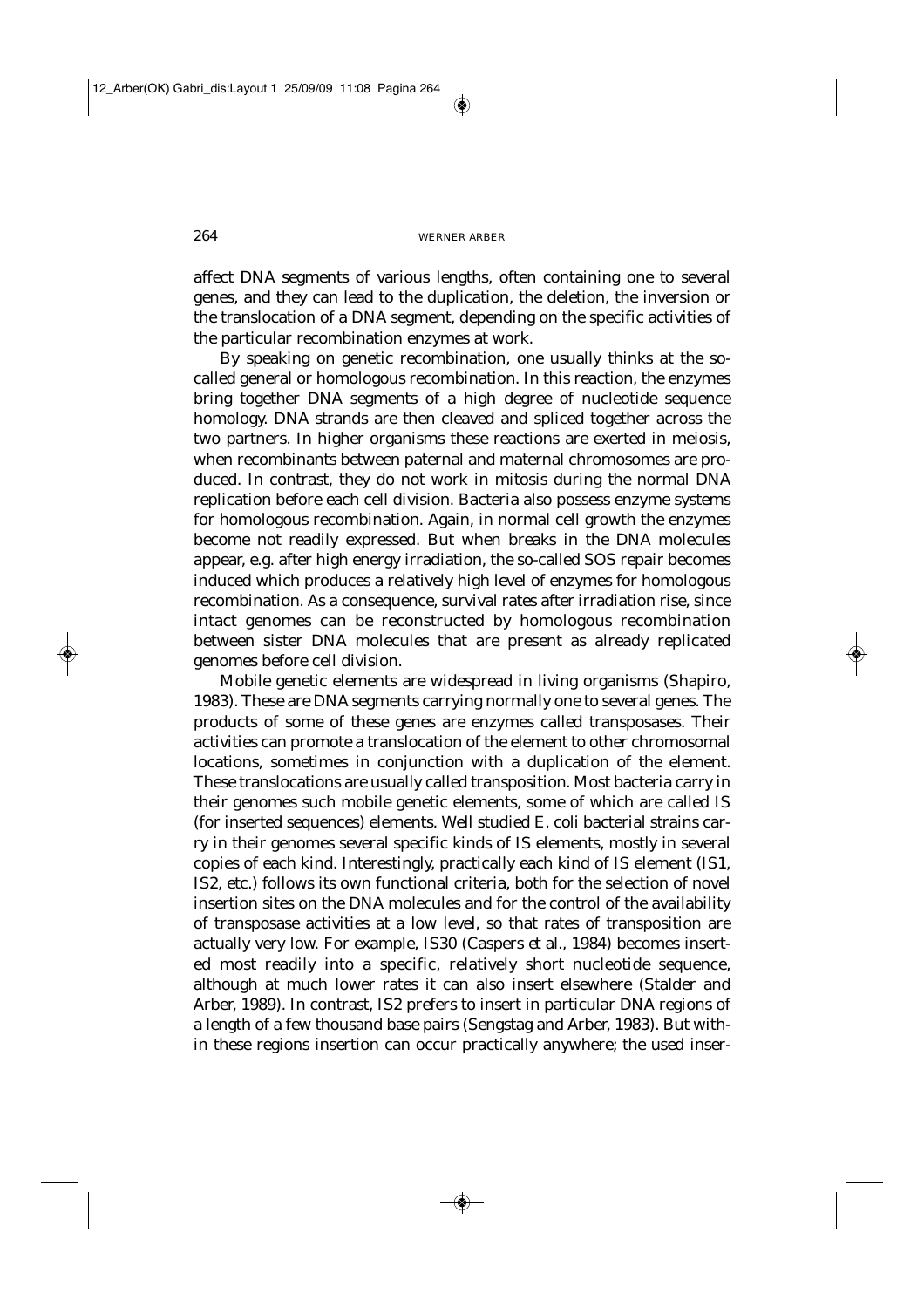tion sites show no distinct sequence homology (Sengstag and Arber, 1987). Transposons are mobile genetic elements that carry a segment with ordinary chromosomal genes between flanking elements that are responsible for their ability to transpose.

Transposition is not limited to intragenomic translocation, it can also occur to plasmids and to viral genomes during their residence in the bacterial cell. The impact of these possibilities on horizontal gene transfer will be discussed below. In this context, it is important to mention that some viral genomes can be counted to mobile genetic elements: They can insert into the host genome and at some later time excise again. Retroviruses that are widespread in higher organisms are a good example.

These considerations lead us to discuss processes of site-specific recombination. Indeed, some viral insertions into chromosomal DNA are to a high degree site-specific, and so is IS30, as we have seen. An interesting kind of site-specific recombination has been described as the basis for socalled flip-flop systems that are present in some bacterial and in some bacteriophage genomes (Glasgow *et al.*, 1989). We refer here to a flip-flop system that promotes the periodic inversion of a DNA segment. This segment is flanked on both sides by a 26 base-pairs long consensus (relatively high homology) DNA sequence. These flanking consensus sequences are carried in inverted order. The enzyme DNA invertase brings together these consensus sequences. The DNA strands become then cut and alternatively religated in the middle of the consensus sequences. This process results in the inversion of the DNA sequences carried in between the two consensus sequences. Inversion occurs back and forth every few generations in a growing microbial culture. This kind of flip-flop provides means to have two different genome organisations in a population of microorganisms. A strong evolutionary impact of this DNA inversion system, however, becomes obvious by the experimental observation that the enzyme-mediated DNA inversion can sometimes also occur between a consensus sequence and another, so-called secondary inversion sequence. Many different such sequences have been identified (Iida and Hiestand-Nauer, 1987; Arber, 1995). These secondary inversion sites do not show distinct similarities to the consensus sequence, and their spontaneous use shows at most some statistical reproducibility. This fact points to a certain specificity of the interactions. By using secondary inversion sequences, site-specific DNA inversion represents a source for novel gene fusions and for the assembly of an open reading frame for protein synthesis with an alternative expression promoter signal. We can conclude that these activities can be consid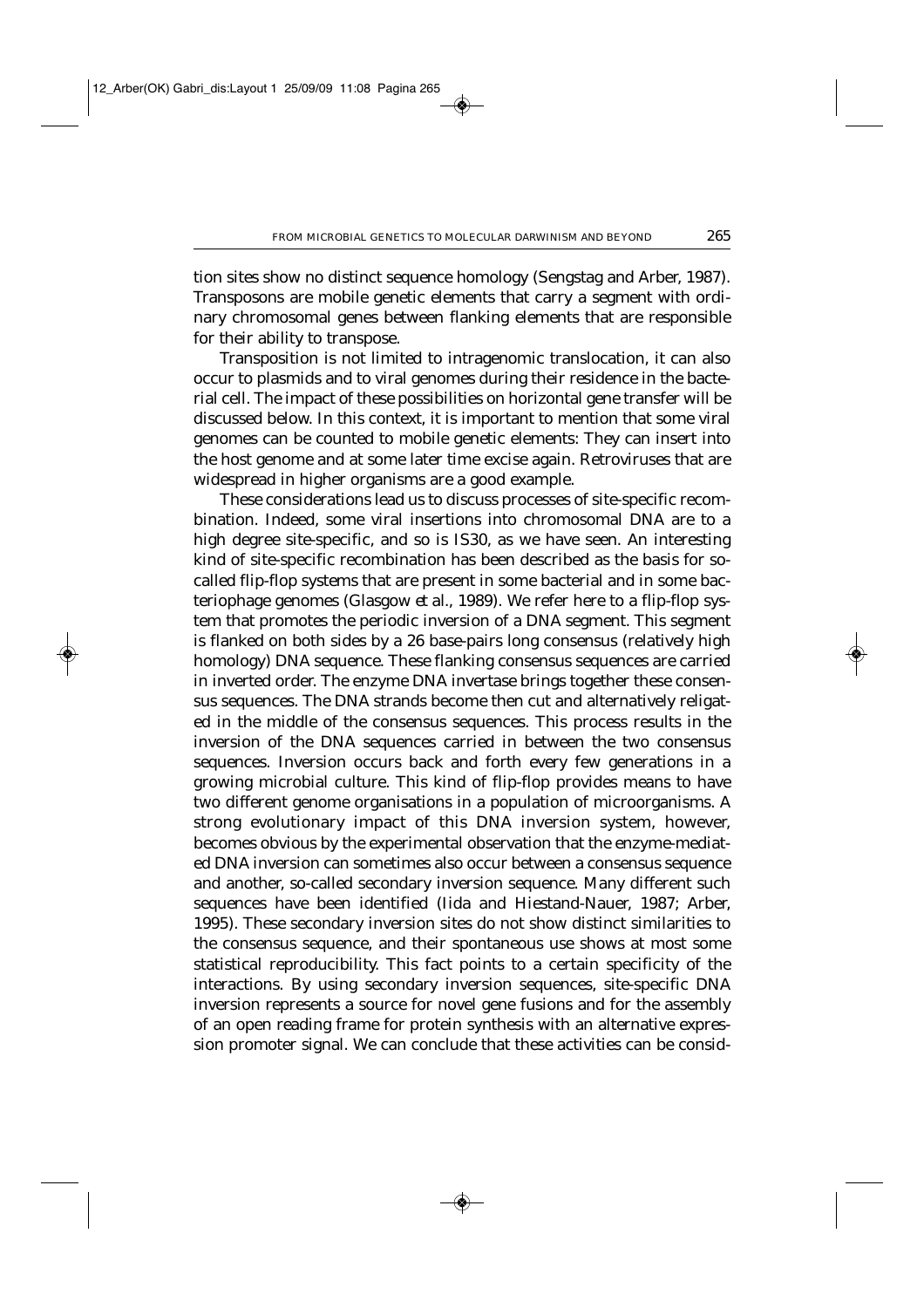ered as active generators of genetic variants of evolutionary relevance. Note that in contrast to the regular flip-flop activity, the rates of using a secondary DNA site for DNA inversion are very low. These enzyme systems are a source for evolutionary novelty and they respect genetic stability of most of the individual cells in which they are carried.

With these presentations of a few well studied enzymatically mediated systems to promote occasional intragenomic DNA rearrangements we are impressed of the rich diversity of natural possibilities to provide novel genetic variations. In all these cases, the resulting genetic variants are, of course, substrates for natural selection. As we have already discussed, a majority of resulting genome orders may be lethal or of disadvantage. But it is the minority of winners, of variants providing selective advantage, that count for biological evolution.

Let us now look at horizontal gene transfer and its impact on the natural evolutionary strategy of DNA acquisition. As we have already discussed, microbial genetics has contributed much to today's knowledge in this field. Microbial genetics had a rapid start in the 1940s. In the already discussed transformation, free DNA molecules can be taken up by receptor bacteria, either actively or passively, depending on the particular microbial strain involved. In bacterial conjugation (Lederberg, 1947), two bacterial cells that can belong to different strains, meat physically. DNA from the donor cell can thereby become transferred to the receptor cell. A so-called fertility plasmid acts thereby as a gene vector (Hayes, 1964). Besides its own transfer through the conjugation bridge, the fertility plasmid can also provide the transfer of parts of the genome of the donor cell. A third possibility for horizontal gene transfer is its mediation by some bacterial viruses serving as gene vectors (Zinder and Lederberg, 1952). Again, we realize that nature was quite inventive with regard to the specific molecular mechanisms (Arber, 1994). In some of the processes, recombinant DNA molecules between viral and bacterial genomes are incorporated into viral particles (specialized transduction); in other instances, it is just a DNA segment taken from the donor genome that becomes incorporated into a viral particle (generalized transduction). Horizontally transferred DNA segments contain sometimes mobile genetic elements such as a transposon. This can facilitate an eventual incorporation of transferred DNA sequences into the genome of the receptor cell.

None of the horizontal gene transfer processes is specifically oriented to particular receptor bacterial cells. Transfer depends generally on a random encounter. However, between such an encounter and a stable integration of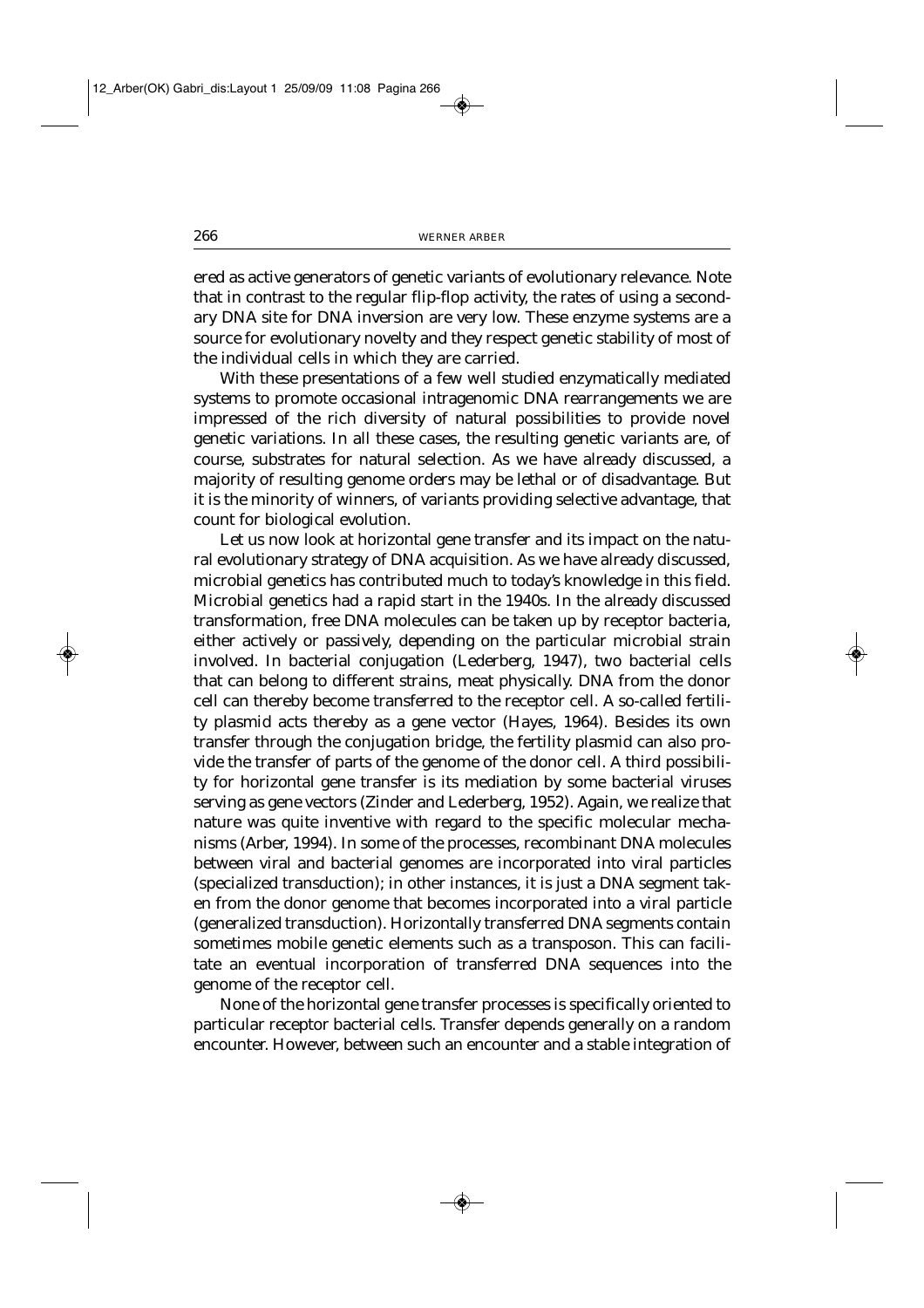the foreign genetic information into the receptor genome, several barriers seriously reduce the chance of acquisition of foreign genetic information. First of all, there is a requirement for surface compatibility of the receptor cell. In transformation the foreign DNA must find its way into the cytoplasm of the receptor cell, either by an active or a passive uptake, as already mentioned. In conjugation, the two mating partners must provide means for the building of a mating bridge. In transduction, the viral gene vector must find on the bacterial surface receptor sites that are required for successful infection. Secondly, many bacterial strains are equipped with one or even several restriction/modification systems (Arber, 1965). Restriction enzymes provide efficient means to identify if incoming DNA is foreign or if it had been produced in the same kind of bacteria. In the first case, the penetrating DNA molecules are cut into fragments by the restriction endonuclease. Within a few minutes the fragments are then further digested by exonucleases. However, at low rates foreign DNA fragments escape full digestion and succeed to incorporate at least some of their genetic information into the genome of the receptor cell. Generally speaking, successful DNA acquisition occurs only rarely and mostly in small steps, involving a part of a gene or one to a few genes at once. More or less random acquisition of foreign genetic information can often disturb the functional harmony of the cell in question. This is then the last barrier acting against successful acquisition. The hybrid resulting from acquisition will often have a selective disadvantage, less frequently a hybrid may have an advantage. This then represents a positive step in the process of evolution.

After having discussed examples for each of the three natural strategies of genetic variation, we can now compare the qualities of contributions made by each strategy to the evolutionary progress.

Local sequence changes offer the possibility for steps of improvement of available biological functions. Theoretically, local sequence changes could also represent a source for an occasional new biological function. But this can probably only become effective when the function in question starts to represent a substrate for natural selection.

DNA rearrangements can be seen as a tinkering with available capacities (Jacob, 1981). Novel combinations of functional domains from different genes may, for example, lead to a novel biological function. On the other hand, DNA rearrangements can also provide an alternative expression control signal to a functional gene. Such genetic variants may then express either higher or lower quantities of the gene product in question, as compared to the parental forms.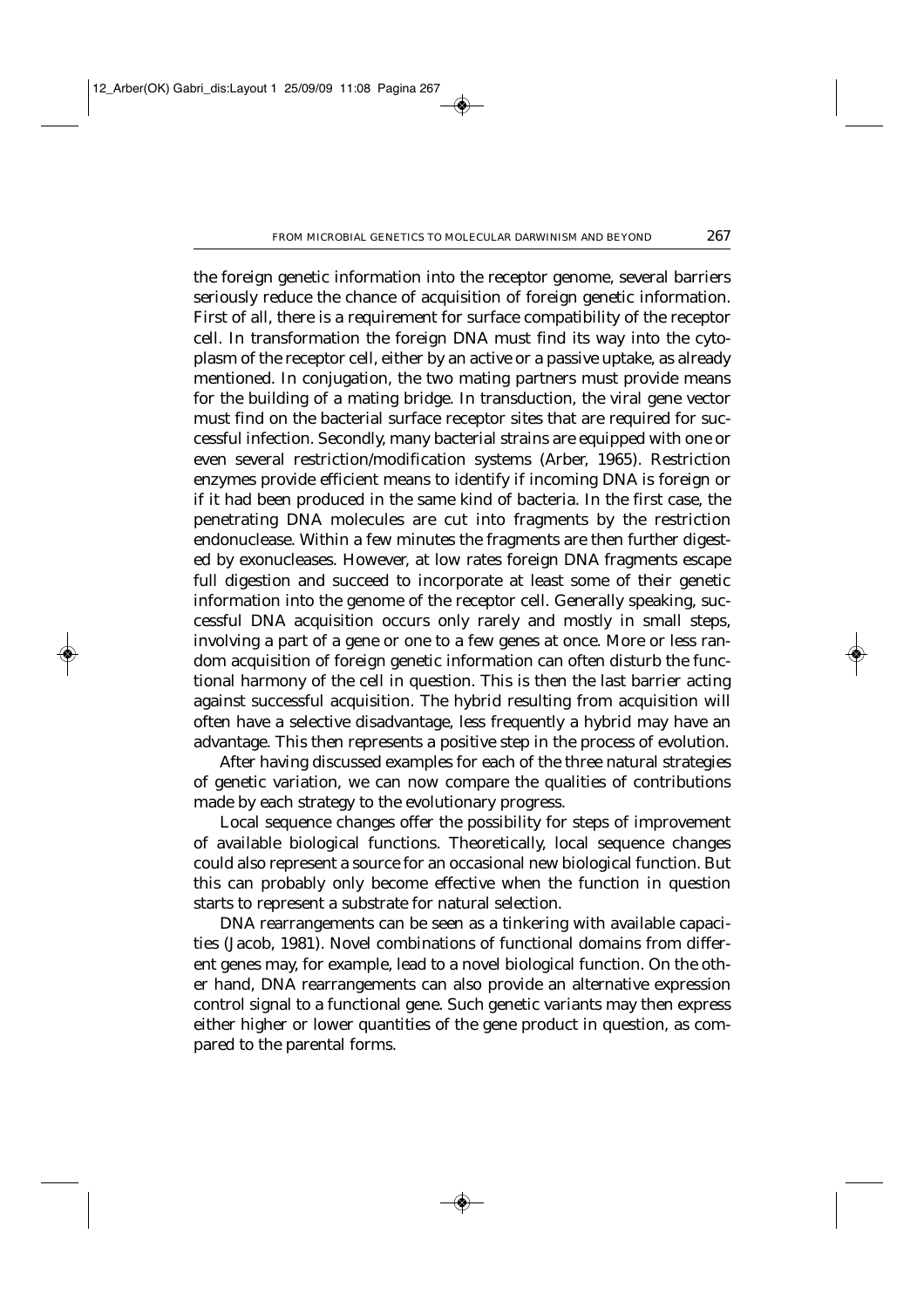Favourable acquisition of foreign genetic information can be seen as a sharing in successful developments made by other organisms. In successful cases, the acquisition (in one step) of a biological function that the receptor organism did not possess, represents an extremely efficient contribution to the evolutionary progress. DNA acquisition as well as intragenomic DNA rearrangements might sometimes be a possible explanation for a sudden emergence of novel properties in evolving organisms.

The theory of molecular evolution postulates that evolutionary fitness may be reached when organisms are genetically equipped with the capacity to profit from all three natural strategies to generate genetic variants. For each of these strategies at least one, or better a few, specific mechanisms should be available.

In the light of this request one can postulate that in the course of the long past periods of evolution, the evolution genes, i.e. the sources for variation generators and for modulators of the rates of genetic variation, may have become fine-tuned for their functional activities by second-order selection (Weber, 1996). This means that those populations of organisms which had reached a certain degree of evolutionary fitness, were in advantage for adapting to changing living conditions. This can explain why organisms that live today are actually able to evolve and, nevertheless, to provide a relatively good genetic stability to the individuals of evolving populations.

In the description of molecular mechanisms and strategies for the generation of genetic variants, we have mostly referred to microbial experimental evidence. However, there are good reasons to assume that this acquired knowledge applies also to higher organisms. In recent times, more and more evidence for this expectation becomes available, particularly from DNA sequence comparisons. In this context, one can mention that some genetic variation generators nowadays also serve at the somatic level. A striking example is found in the somatic assembly of functional genes for specific antibodies of our immune system. In addition, some repair systems taking care of limiting rates of mutagenesis carry out their functions also in somatic cells. As far as horizontal gene transfer is concerned, one knows that some animal viruses can serve as natural gene vectors. In addition, symbiotic cohabitation of various microorganisms in animals and in plants is a very likely source for occasional gene transfer in one or the other direction.

A classical representation of long-term biological evolution is the tree of evolution. This tree usually shows the vertical flux of genes from the stem of the tree through the branches up to their ends, representing today's organisms with their enormous diversity. By taking care of the concept of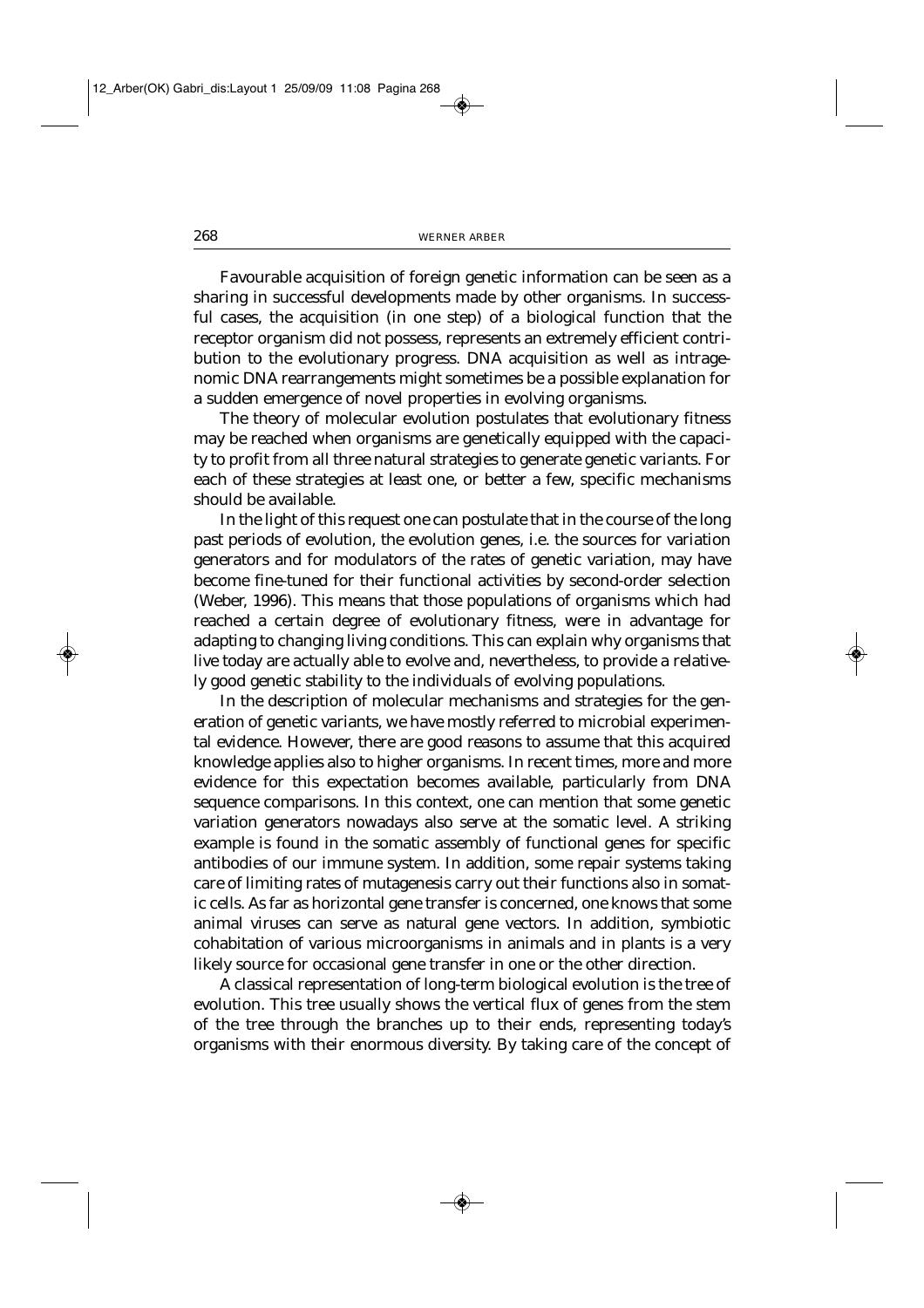the evolutionary role of DNA acquisition, we have introduced more or less randomly placed connectors between branches as symbols for horizontal gene transfer (Figure 2). While in the vertical flux of genes the entire genomes are involved, upon the horizontal flux of genetic information only relatively short DNA segments become acquired, as we have already discussed. As we can expect from this modified representation of the tree of evolution, living organisms are not only interdependent by common roots in their past evolution, they are also interdependent in view of potential contributions to their future evolutionary progress by horizontal gene transfer. This new knowledge merits to become part of our understanding of biological evolution and it can enrich our world view.



Figure 2. Actualized paradigmatic picture of the tree of biological evolution taking into account the evolutionary strategy of DNA acquisition by horizontal gene transfer (redrawn after Arber, 1991).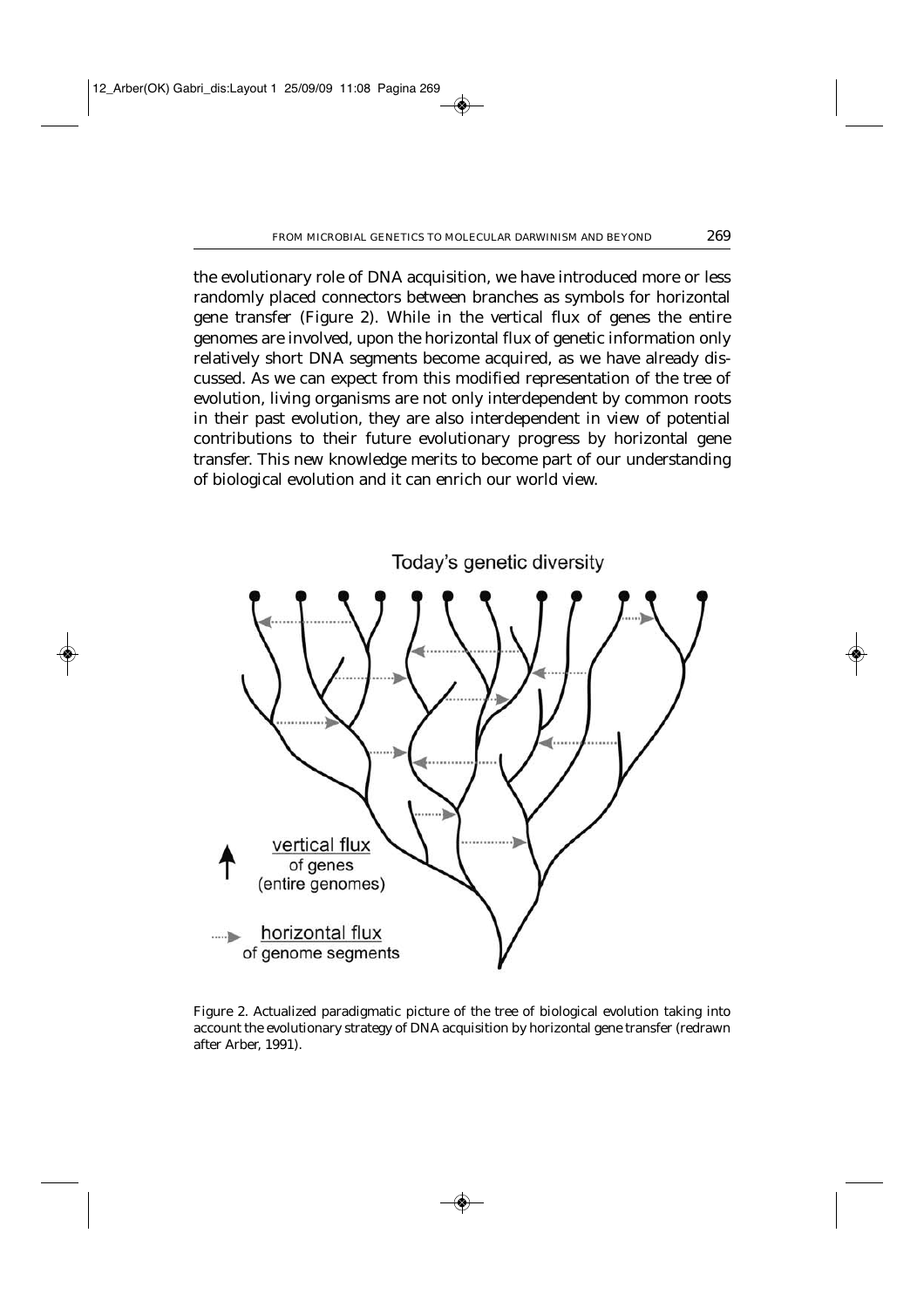Another philosophical and world view aspect of molecular Darwinism is the notion of evolution genes. Although we know that some of their products serve also at the somatic level, other evolution gene products, such as at least some recombination enzymes and restriction/modification systems, clearly contribute only to the evolutionary progress of microorganisms. These genes are largely irrelevant for the bacterial life from one cell division to the next. We can thus conclude that genomes have a duality with regard to their content of genetic information. Many of their genes, such as housekeeping genes, accessory genes of use under particular life conditions, and in multicellular organisms the developmental genes serve for the fulfillment of the life of the organism. In contrast, the evolutionary genes ensure the capacity for biological evolution of the populations. Their products serve in cooperation with non-genetic elements for the expansion of life and for a slow, but steady, replenishment of biodiversity. Let me just mention that this philosophically interesting duality of the genome should not be taken as a strict classification of all the genes carried in the genome, since some gene products serve both for the needs of the individual life and for the capacity to evolve. However, the identified duality of the exerted functions can importantly contribute to a better understanding of the complexity of life and its evolution. From the scientific point of view, the living world of today reflects a long evolutionary path of permanent creation that may be based on a kind of self-organisation, and that must have its roots in the far past of the planetary evolution. The observed internal forces of the living world to undergo biological evolution gives us a guarantee that living organisms, at various stages of complexity, can continue to evolve and adapt to changing living conditions as long as such conditions will exist on our planet. Our actual knowledge on cosmic evolution predicts that appropriate conditions for organic life can still exist on our planet for about 5,000 million years.

## REFERENCES

- Arber, W. (1965) Host-controlled modification of bacteriophage, *Annu. Rev. Microbiol.*, 19, 365-378.
- Arber, W. (1991), Elements in microbial evolution. *J. Mol. Evol*., 33, 4-12.
- Arber, W. (1994), Bacteriophage transduction. In: Webster, R.G. and Granoff, A. (eds.), *Encyclopedia of Virology*, Academic Press Ltd., London, pp. 107-113.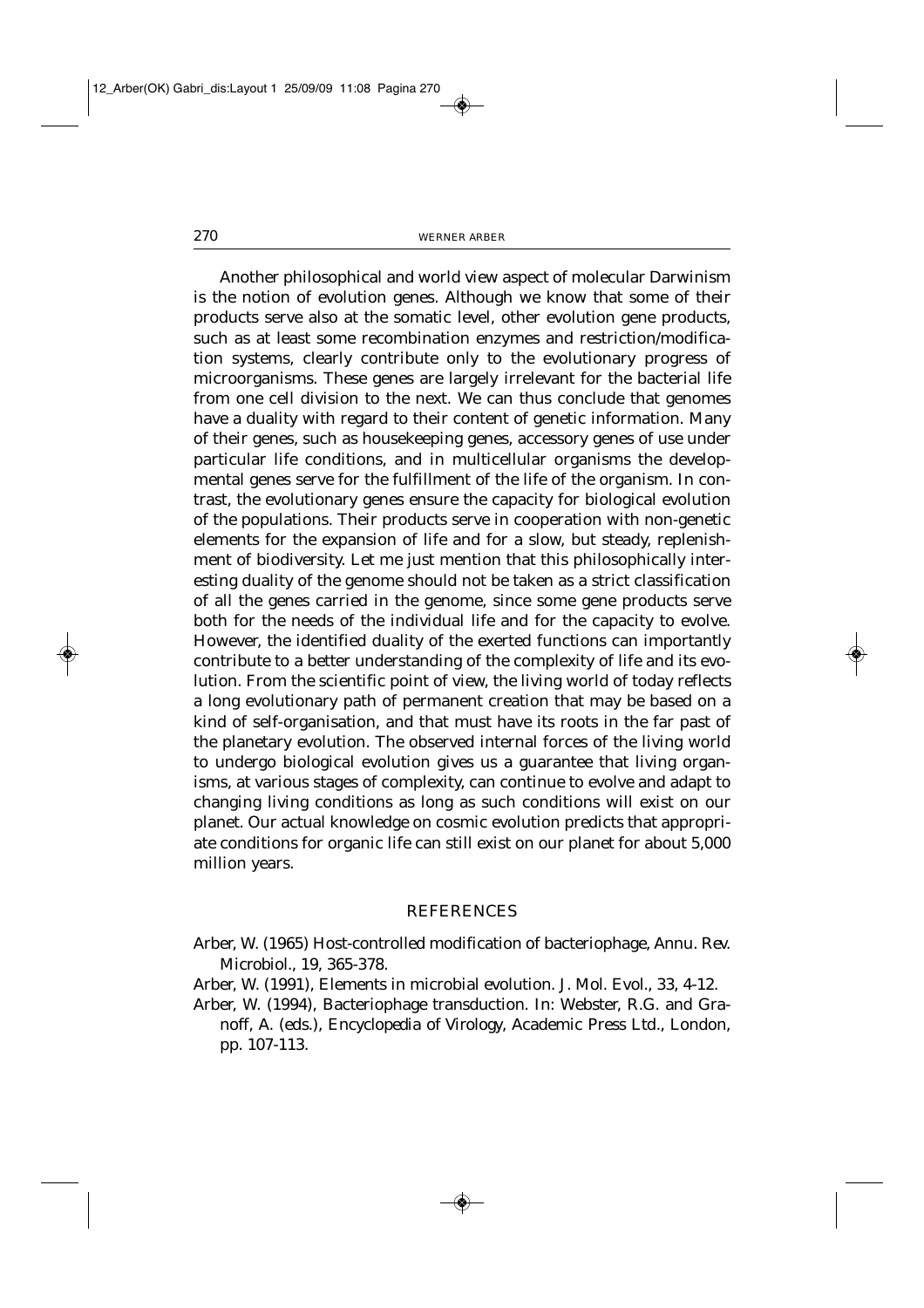- Arber, W. (1995), Genetic basis for evolutionary development of microorganisms. In: van der Zeijst, W.P.M. *et al.* (eds.), *Ecology of Pathogenic Bacteria; Molecular and Evolutionary Aspects*, Royal Netherlands Academy of Arts and Sciences, pp. 3-13.
- Arber, W. (2003), Elements for a theory of molecular evolution, *Gene*, 317, 3-11.
- Arber, W. (2007), Genetic variation and molecular evolution. In: Meyers, R.A. (ed.), *Genomics and Genetics*, Wiley-VCH, Weinheim, Vol. 1, 385-406.
- Arber, W. (2008), Stochastic genetic variations and their role in biological evolution, In: Arber, W., Cabibbo, N. and Sánchez Sorondo, M., *Predictability in Science: Accuracy and Limitations*, Pontificia Academia Scientiarum, Vatican City, *Acta* 19, 126-140.
- Avery, O.T., MacLeod, C.M. and McCarty, M. (1944), Studies on the chemical nature of the substance inducing transformation of pneumococcal types. Induction of transformation by a desoxyribonucleic acid fraction isolated from pneumococcus type III. *J. Exp. Med.* 79, 137-158.
- Caspers, P., Dalrymple, B., Iida, S. and Arber, W. (1984) IS30, a new insertion sequence of *Escherichia coli* K12. *Mol. Gen. Genet.*, 196, 68-73.
- Glasgow, A.C., Hughes, K.T. and Simon, M.I. (1989), Bacterial DNA inversion systems. In: Berg, D.E. and Howe, M.M. (eds.), *Mobile DNA, American Society for Microbiology*, Washington, DC, pp. 637-659.
- Hayes, W. (1964), *The Genetics of Bacteria and their Viruses*, Blackwell Scientific Publications, Oxford, UK.
- Iida, S. and Hiestand-Nauer, R. (1987), Role of the central dinucleotide at the crossover sites for the selection of quasi sites in DNA inversion mediated by the site-specific Cin recombinase of phage P1, *Mol. Gen. Genet.*, 208, 464-468.
- Jacob, F. (1981), *Le Jeu des Possibles*, Fayard, Paris.
- Lederberg, J. (1947), Gene recombination and linked segregation in *E. coli*, *Genetics*, 32, 505-525.
- Mayr, E. (1982), *The growth of biological thought: Diversity, evolution and inheritance*, Harvard University Press, Cambridge, MA.
- Radman, M. and Wagner, R. (1986), Mismatch repair in *Escherichia coli*, *Annu. Rev. Genet.*, 20, 523-538.
- Sengstag, C. and Arber, W. (1983), IS2 insertion is a major cause of spontaneous mutagenesis of the bacteriophage P1: non-random distribution of target sites, *The EMBO J.,* 2, 67-71.
- Sengstag, C. and Arber, W. (1987), A cloned DNA fragment from bacteriophage P1 enhances IS2 insertion, *Mol. Gen. Genet*., 206, 344-351.